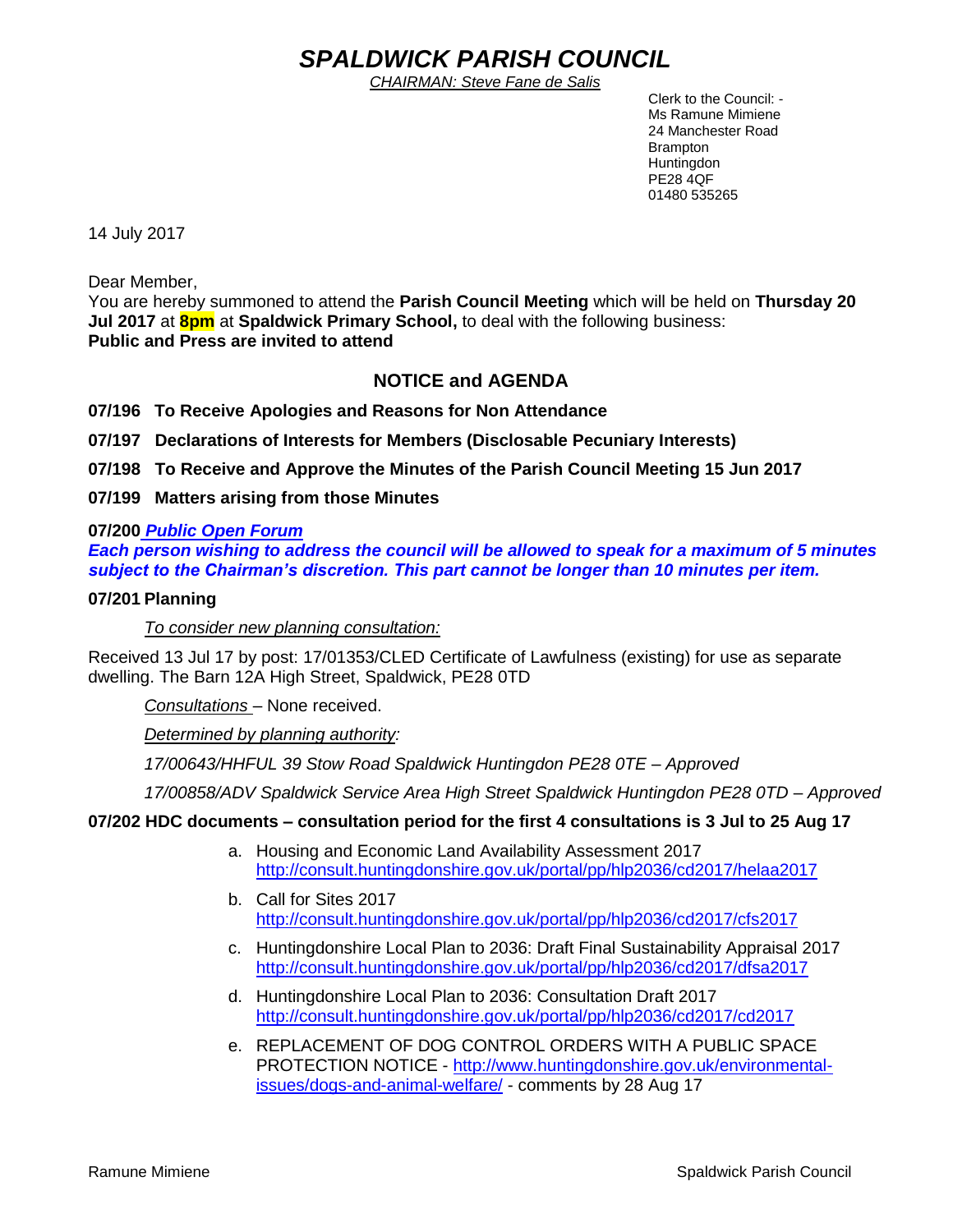**07/203 Consultation by the Cambridgeshire and Peterborough Police and Crime Commissioner, Jason Ablewhite, launched the fire governance consultation. All the information regarding the consultation, including a short survey, can be found using the link below;** 

<http://www.cambridgeshire-pcc.gov.uk/get-involved/fire-governance-consultation/>

## **07/204 Finance**

07/204.1 To Approve Cashbook, Bank reconciliation, Income and Expenditure against the Budget report for the period of 1 Apr to 30 Jun 17

07/204.2 To Note Santander Business a/cs x 2 Interest and balance as at 30 Jun 17

07/204.3 Assets Register and PC Insurance

07/204.4 Outcome re: letter to Santander to closure 2 x PC accounts and Mandate forms for Chairman (to become a signatory) and Clerk (to receive bank statements and also change of address mandate) for Barclays Bank, outcome

07/204.5 Expenditure for approval 20 Jul 17:

| <b>Date</b> | <b>Cheque</b><br>No. | <b>Payee and Description</b>                                                           | Amount                  |
|-------------|----------------------|----------------------------------------------------------------------------------------|-------------------------|
| 20 Jul 17   | 712                  | R Mimiene, Clerk wages Jul 17                                                          | £161.72                 |
| 20 Jul 17   | 713                  | HMRC: tax deductions from Clerk's Jul 17 wages, payable to Post Office<br>Ltd          | £40.60                  |
| 20 Jul 17   | 714                  | R Mimiene, Expenses on running cost of PC Jul 17                                       | £30.30                  |
| 20 Jul 17   | 715                  | SLCC membership - split between all 7 PCs                                              | £18.32                  |
| 20 Jul 17   | 716                  | Spaldwick Primary School - summer time lettings. PC meetings Apr, May,<br>Jun & Jul 17 | £55.50                  |
|             |                      | Total expenditure Jul 17                                                               | £306.44                 |
|             |                      | To approve in principle Aug 17 payments:                                               |                         |
| 7 Aug 17    | 717                  | R Mimiene, Clerk wages Aug 17                                                          | £around<br>161.72       |
| 7 Aug 17    | 718                  | HMRC: tax deductions from Clerk's Aug 17 wages                                         | <b>£around</b><br>40.60 |
|             |                      | Total expenditure Aug 17                                                               | £202.32                 |

## **07/205 Assets – Provision/Maintenance**

07/205.1 Play area inspection by Wicksteed planned on Tue 15 Aug 17

07/205.2 War Memorial, further update

## **07/206 Highways, footpaths, byways, gritting bin, trees, etc**

07/206.1 Overgrown hedges and other issues

07/206.2 Horses in Bury Close, Spaldwick – wooden kissing gate, outcome

07/206.3 Belton's Hill vegetation, further outcome

## **07/207 Adoption of Telephone box,** agreement signed

## **07/208 Update regarding Community Room**

# **07/209 Community Highways Volunteering Scheme and Community Flood Group, update from Cllr Harriman**

**07/210 Good Neighbours Scheme for Spaldwick,** Cllr M Robinson

# **07/211 To further discuss the Defibrillator for Spaldwick**